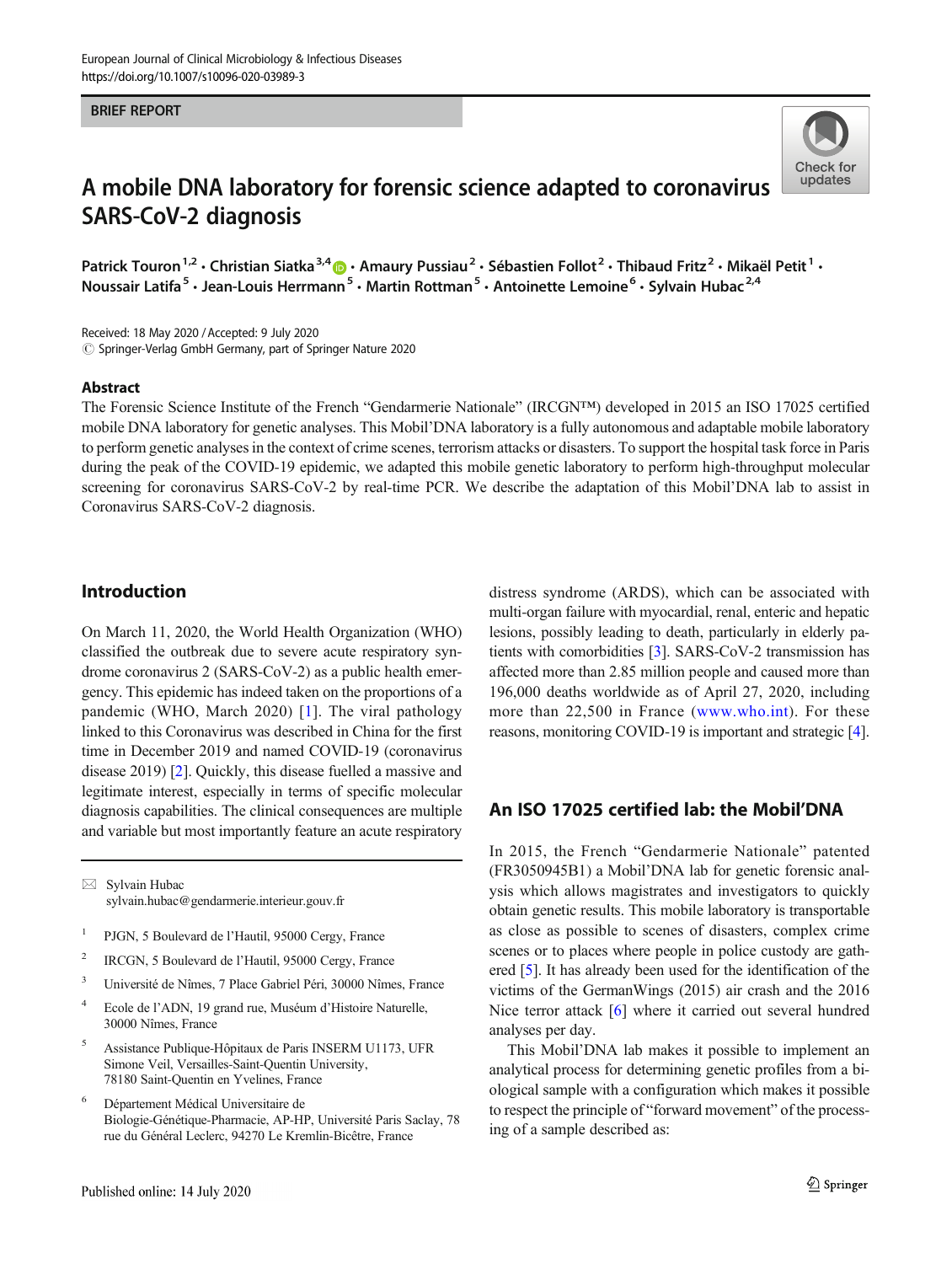- A PRE-PCR zone, in which the technical operations for the purification of nucleic acids and the preparation of nucleic acids for amplification by PCR or RT-PCR are carried out [[7\]](#page-3-0)
- A POST PCR area, in which both gene amplifications by PCR and RT-PCR are carried out and genotyping by capillary electrophoresis of nucleic acids [\[7](#page-3-0)]

# COVID-19 diagnosis: SARS-CoV-2 detection

Since March 2020, French public health authorities stressed the need to rapidly expand the diagnostic capabilities for COVID-19. This global health crisis shows the need to mobilize a diagnostic force quickly at national and international level. These solutions must interface with clinical diagnostic laboratories to meet the quality standards for medical biology (ISO 15189) [[8\]](#page-3-0) and should be mobile to best address the needs. The French National Gendarmerie, as an interior security force serving the protection of the French people, has taken the initiative to adapt the forensic Mobil'DNA. The objective is to propose an autonomous mobile biomolecular laboratory for rapid tests at high-throughput level for the endemic pathogen SARS Cov-2, in support of local hospitals and health systems, in rural or confined areas and overseas.

To be efficient for this mobile force for microbiological diagnosis, the IRCGN combined its expertise in mobile and high-speed analysis of biological samples with the expertise of a French medical biology structure in the diagnosis of endemic pathogens.

Fig. 1 The Mobil'DNA lab, the adaptation for genetic diagnosis (inside view)

The creation of a mixed unit composed of IRCGN and the Microbiology Department of Hospital Raymond Poincaré (GHU Paris Saclay, Assistance Publique-Hôpitaux de Paris) allowed the rapid adaptation IRCGN mobile DNA analysis laboratory in order to guarantee optimal conditions for operator safety, sample traceability and analysis sensitivity in order to detect the presence of COVID-19 by viral RNA analysis [[9,](#page-3-0) [10](#page-3-0)]. This rapid adaptation is greatly facilitated by the convergence of analytical methods and ISO 17025/ISO 15189 normative requirements between the analysis of a human biological sample for DNA analysis and the analysis of this same biological sample for detecting a pathogen by targeting the RNA Coronavirus (see Fig. 1) [\[8\]](#page-3-0). This partnership was authorized by the ordinance of the French government on 5 April 2020 [\[11](#page-3-0)] giving the possibility to ISO 17025 certified laboratories to perform biomedical testing by RT-PCR in order to detect COVID-19 infection.

# Material and strategy

## Validation process, sample processing and highthroughput COVID-19 detection by RT PCR

Regarding this outbreak context, the Mobil'DNA lab of the French gendarmerie was adapted as a true extension of the fixed hospital laboratory by validating and following an analytical process.

The validation of the analytical process of the Mobil'DNA lab was carried out over a period of 10 days through comparative studies between the reference analytical technique used by the hospital and the analytical process performed by the

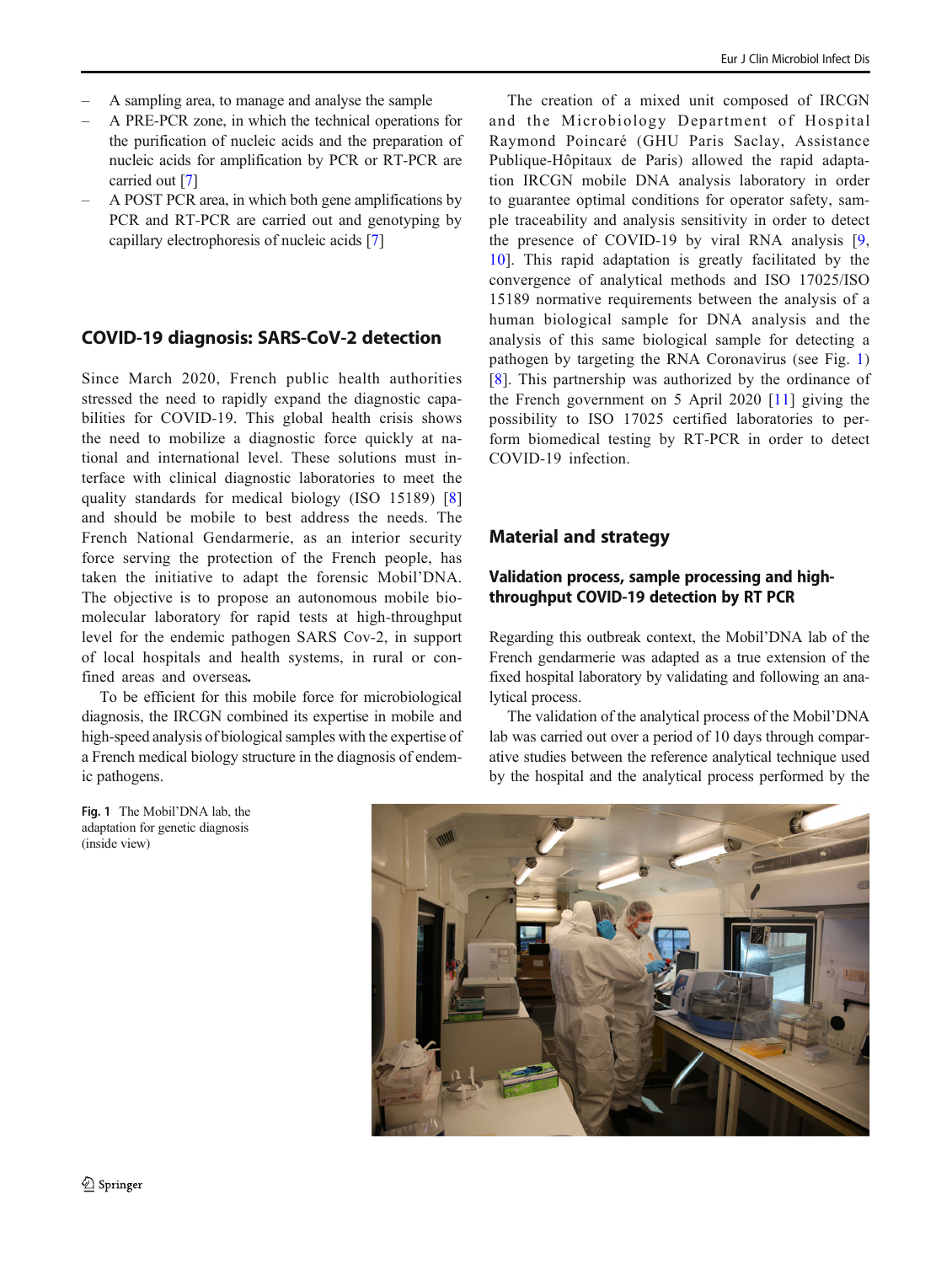IRCGN [\[2](#page-3-0)]. To this end, the analytical parameters of the process were cleared with verification of sensitivity, of repeatability and of reproducibility, carried out on more than 100 prospective clinical samples. The lack of cross-contamination was verified at all stages with the assays of high concentration RNA extracts.

The analytical process is performed in 5 steps:

- 1. Taking samples and recording them for traceability on the basis of the unique barcode identifier. All is done using a computerized system LIMS, which is connected to the hospital unit in order to transfer automatically the results of the essays. It provides a complete overview and control of analytical data to the microbiologists.
- 2. Sampling a fraction of the biological sample to be analysed. This operation is carried out under a type 2 microbiological safety cabinet (MSC).
- 3. Extraction of the RNA contained in the sample by lysis of the virus using the hospital's procedures [\[10\]](#page-3-0).
- 4. Quantification of purified DNA by real-time PCR (RT-PCR) system.
- 5. Result interpretation and generation of reports, using GendLink® an original gendarmerie software adapted to generate a report on the results of COVID analyses.

In order to ensure operator safety against COVID-19, each operator is wearing a single-use personal protective equipment including an integral Tyvek type suit, a double pair of gloves (external pair changed between each sample), a surgical mask or an FFP2 type mask for steps 1 and 2, a hood and protective goggles.

The analyses are done on an Applied™ 7500 real-time PCR system (software v2.3) according to the hospital procedure, using RNA extraction negative control, internal quality control (ICQ) composed by quantified virus RNA from patients diagnosed as COVID-19 infected, non-template control for RT-PCR and positive control from the GeneFirst® RUO COVID-19 Detection kit. In this configuration, the Mobil'DNA can provide a maximum of 1000 results per day involving five technical persons from IRCGN and 3 clinical microbiologists from the hospital to validate the results

# **Results**

Since the validation of the technical procedure, on the 14 April 2020 at Garches Hospital, around 4000 samples were analysed in 14 days with throughput between 100 and 700 samples per day depending on the delivery of samples. After reception of the samples, the results are given in less than 24 h. The Mobil'DNA lab and the forensic science laboratory of the French gendarmerie in the context of the COVID-19

pandemic can provide three short-term issues with a direct impact on this crisis:

- 1. The possibility within a short time of setting up an additional testing capacity to deal with a massive influx of individuals to be tested on a hospital site
- 2. To respond to a demand for test capacity in rural areas or overseas, for citizens distant from the test centres
- 3. To validate a global and efficient concept of mobile lab unit for rapid molecular diagnostic tests, easily transposable and deployable anywhere in the world during such outbreak scenario

# Conclusion

Using this mixed concept mobile laboratory between the French National Gendarmerie and hospital centres has demonstrated the ability to pool skills and resources to cope with the current outbreak period by creating a single autonomous mobile solution, deployable in a very short time. This concept will provide an effective solution in the following cases:

- Mobile rapid diagnostic unit to be deployed on a remote site, isolated or contained contaminated areas, point of entry into the territory of a source of propagation of a pandemic (port, airport, border).
- Extension of diagnostic test capacities to other pathogens (viruses such as Ebola and dengue or bacteria such as cholera and the tuberculosis bacillus). IRCGN is at the cutting edge of technology, as are collaborating medical microbiologists. This will make it possible to deploy the most efficient technologies depending on the situations in areas that cannot be equipped in such a short time.
- The possibilities to extend the concept to other means of deployment (train, plane, etc.).

It shows that forensic police forces can collaborate with medical capabilities using the same technologies for the same purpose: health security and diagnostic assistance.

Acknowledgements The authors would like to thank Mr. Christophe Castaner, Minister of the Interior and General Christian RODRIGUEZ, Director General of the National Gendarmerie, who made it possible for the Gendarmerie Scientifique to work quickly with the AP-HP microbiologists to improve the detection capacity of COVID-19. We are also grateful to the Pr Philippe Berta, geneticis at Nîmes University and John Watson, expert for the European Commission, for their excellent technical assistance and reviewing.

### Compliance with ethical standards

Conflict of interest Hubac S. is the owner of the patent of Mobil'DNA.